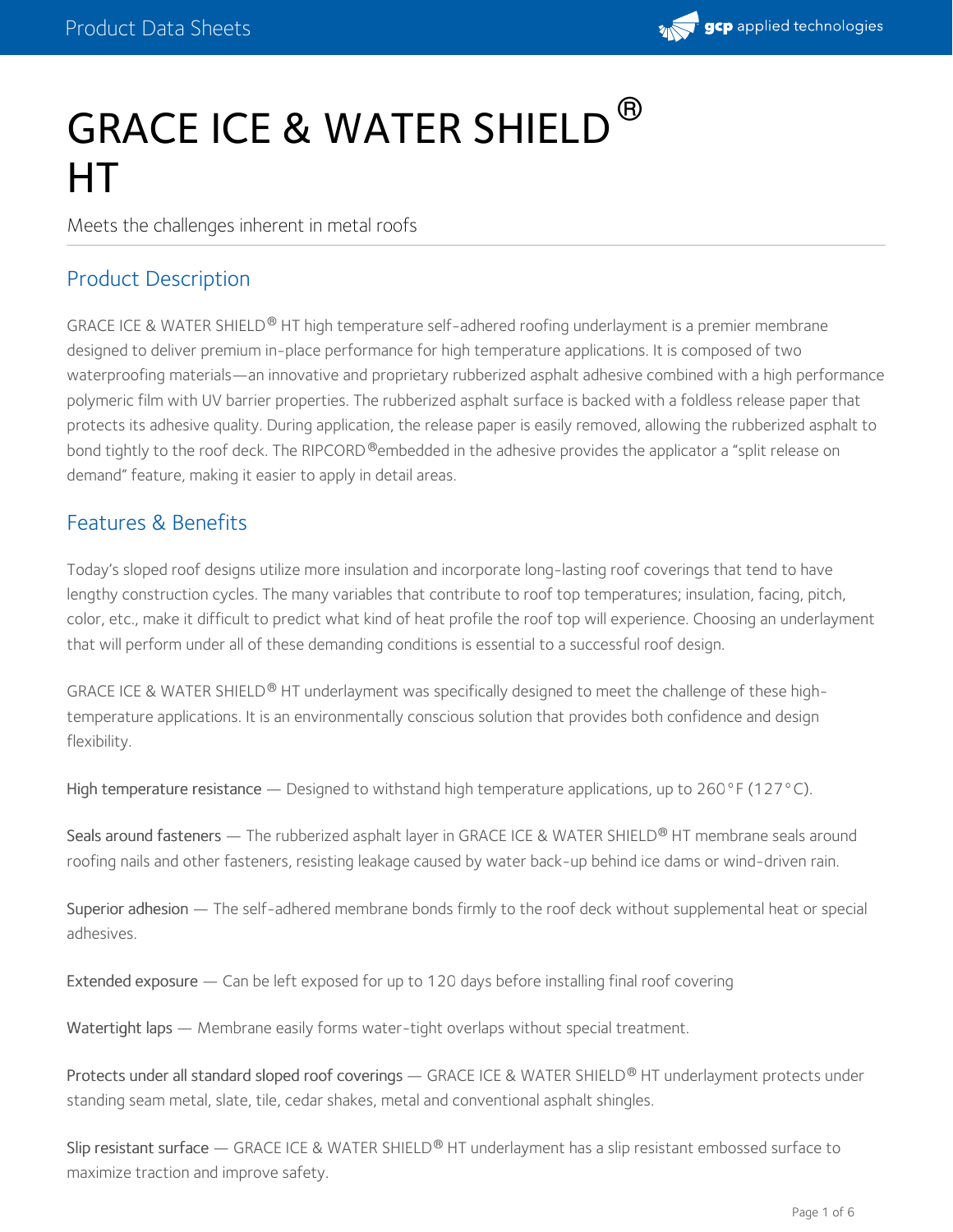

Ripcord — Split Release on demand feature makes GRACE ICE & WATER SHIELD® HT underlayment easier to apply. Faster application of the membrane in the straight-aways, as well as ease of membrane positioning in detail areas (valleys, around dormers, etc.).

Membrane will not crack, dry out or rot — GRACE ICE & WATER SHIELD® HT membrane resists attacks from fungus and bacteria; maintains its integrity for long lasting protection.

Local technical support  $-$  GRACE ICE & WATER SHIELD® HT roofing underlayment is backed by a team of local technical support personnel that help ensure every application goes smoothly.

# Guidelines for Use

GRACE ICE & WATER SHIELD® HT roofing membrane is used as an underlayment for sloped roofs to resist water penetration due to water back-up behind ice dams or wind-driven rain. GRACE ICE & WATER SHIELD  $^\circledR$  HT underlayment also offers leak protection in trouble prone spots like valleys, skylights, protrusions and other flashing areas.

#### Ice Dams

GRACE ICE & WATER SHIELD® HT roofing underlayment should be used in conjunction with roof designs that minimize ice dam formation. In cold climates, it is particularly important to provide proper insulation and ventilation to reduce the size of ice dams and to avoid interior condensation. Cathedral ceilings must include ventilation between rafters to allow for air flow to a ridge vent. Well ventilated cold roof designs are particularly important in alpine regions to reduce the size of ice dams which could contribute to structural damage.

Several variables will influence the height of ice dams and the membrane coverage required.

- **1.** Climate The annual snow fall will affect the amount of membrane needed.
- **2.** Slope On a low slope, ice dams will extend farther inward from the roof edge.
- **3.** Overhang A wide overhang will require more membrane to reach the appropriate point on the roof.
- **4.** Insulation and ventilation A very well insulated building with a cold, well ventilated attic will have smaller ice dams.
- Valleys Any valleys formed by projections such as dormers or roof direction changes are likely to trap more snow and cause larger ice dams. **5.**
- Exposure A northern exposure or shaded areas will generally contribute to larger ice dams. While gutters may **6.** make it easier for an ice dam to start, large dams can occur on roofs with no gutters. Removing snow from a roof edge or installing heat cables may not prevent ice dam formation, but may shift the location of the ice dam. Under certain conditions, a dam can form at the edge of the remaining snow. Local building codes should be consulted for specific requirements.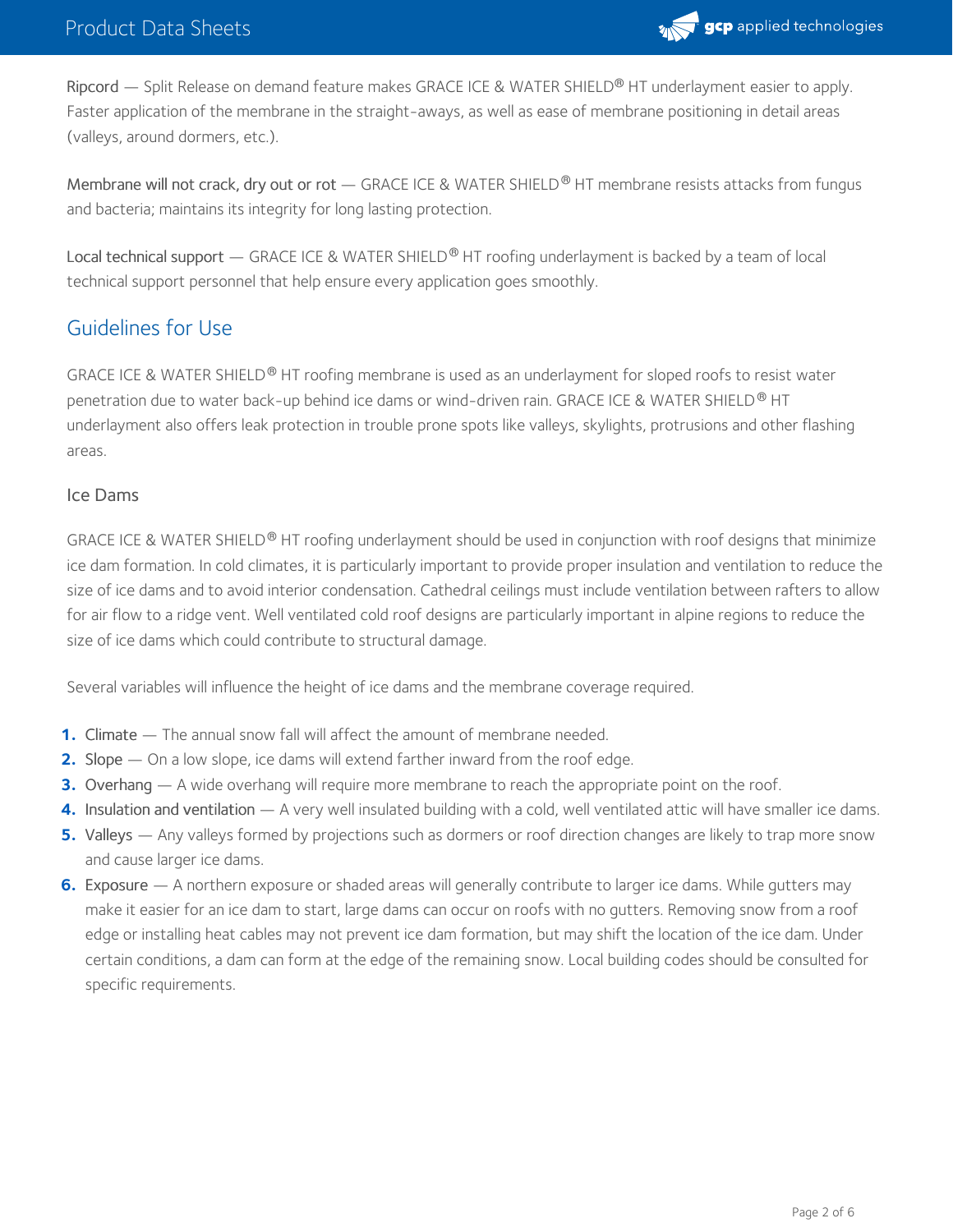

## Installation Procedure

## Surface Preparation

Install GRACE ICE & WATER SHIELD® HT roofing underlayment directly on a clean, dry, continuous structural deck. Some suitable deck materials include plywood, wood composition, wood plank, metal, concrete, and gypsum sheathing. Prior to membrane application remove dust, dirt, loose nails, and old roofing materials. Protrusions from the deck area must be removed. Decks shall have no voids, damaged, or unsupported areas. Wood planks should be closely butted together. Repair deck areas as needed before installing the membrane. (Refer to Tech Letter #5, Chemical Compatibility, when installing over wood plank decks).

Prime concrete, masonry surfaces and DensGlass Gold®with PERM-A-BARRIER®WB Primer. Prime wood composition and gypsum sheathing with PERM-A-BARRIER®WB Primer if adhesion is found to be marginal (refer to Technical Letter 12, Use on Oriented Strand Board (OSB) Roof Sheathing). Apply PERM-A-BARRIER®WB Primer at a rate of 250–350 ft<sup>2</sup>/gal (6–8 m<sup>2</sup>/L). Priming is not required for other suitable surfaces provided that they are clean and dry.

#### Precautions & Limitations

- Slippery when wet or covered by frost.
- Consistent with good roofing practice, always wear fall protection when working on a roof deck.
- Release liners are slippery. Remove from work area immediately after membrane application.
- Do not leave permanently exposed to sunlight. Cover within 120 days.
- Place metal drip edges or wood starter shingles over the membrane.
- Do not fold over the roof edge unless the edge is protected by a drip edge, gutter or other flashing material. •Do not install on the chamfered edges of wood plank.
- Do not install directly on old roof coverings.
- Check with the manufacturer of the metal roofing system for any special requirements when used under metal roofing. Do not install directly under roof coverings especially sensitive to corrosion, such as zinc, without providing proper ventilation.
- Do not install under copper, COR-TEN® , or zinc metal roofing in high altitudes. These roofs can reach extremely high temperatures due to the low reflectivity, high absorption, and high conductivity of the metals. Use GRACE ULTRA™ butyl-based underlayment for these roof types. Contact your GCP Applied Technologies sales representative for assistance choosing the best product for your application.
- Provide proper roof insulation and ventilation to help reduce ice dams and to minimize condensation. GRACE ICE & WATER SHIELD<sup>®</sup> HT underlayment is an air and vapor barrier.
- Repair holes, fishmouths, tears, and damage to membrane with a round patch of membrane extending past the damaged area 6 in. (150 mm) in all directions. If fasteners are removed leaving holes in the membrane, they must be patched. The membrane may not self-seal open fastener penetrations.
- Do not install fasteners through the membrane over unsupported areas of the structural deck, such as over the joints between adjacent structural panels.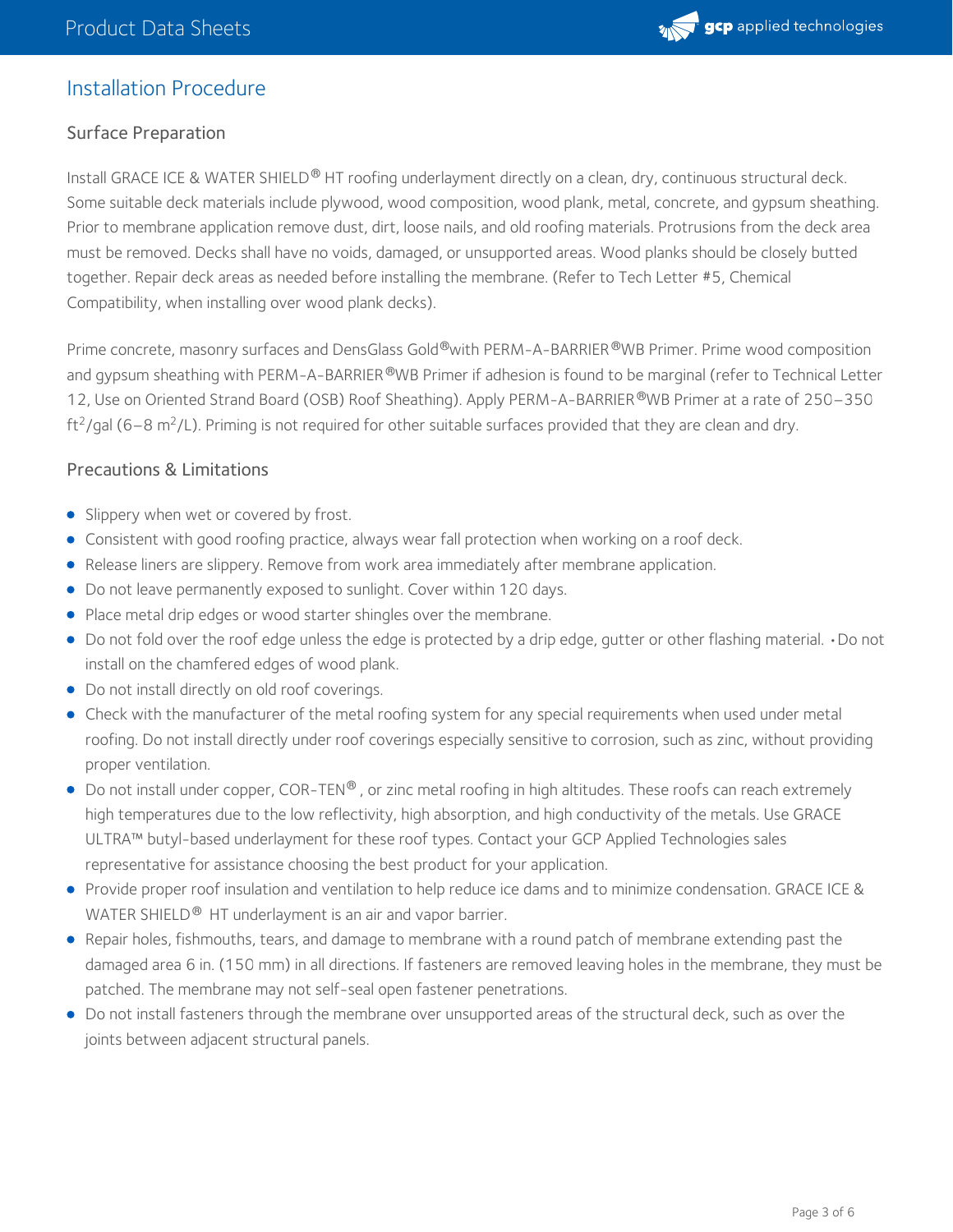# Product Data Sheets



- Due to its slight asphaltic odor, do not apply where the membrane is exposed to interior living space. Refer to product literature for more complete information.
- Not compatible with EPDM or TPO; use GRACE ULTRA™ for tie-ins (refer to Technical Letter 5, Chemical Compatibility).
- Not compatible with polysulfides, flexible PVC, or high concentrations of resin (pitch) found in some wood plank decks. For more information, refer to Technical Letter 5.

## Code Compliance

GRACE ICE & WATER SHIELD® HT underlayment meets all key code performance requirements for self-adhered underlayments.

- Meets ASTM D1970
- ICC-ES ESR-3121 approval according to AC–48 Acceptance Criteria for Self-Adhered Underlayments to be used as an Ice Barrier
- Miami-Dade County Product Control Approved. NOA# can be found on Miami-Dade Product Control Search.
- Florida State Product Approval. Product Approval # can be found on FL Building Code Product Approval Search.
- CCMC Approval No. 13671-L
- Underwriters Laboratories Inc. R13399- Class A fire classification under fiber-glass shingles and Class C under organic felt shingles (per ASTM E108/UL 790)
- Underwriters Laboratories Inc. Classified Sheathing Material Fire Resistance Classification with Roof Designs: P225, P227, P230, P237, P259, P508, P510, P512, P514, P701, P711, P717, P722, P723, P732, P734, P736, P742, P803, P814, P818, P824

#### Membrane Installation

Apply GRACE ICE & WATER SHIELD® HT roofing underlayment in fair weather when the air, roof deck, and membrane are at temperatures of 40°F (5°C) or higher. Apply roof covering material at temperatures of 40°F (5°C) or higher.

Cut the membrane into 10–15 ft (3–5 m) lengths and reroll loosely. Peel back 1–2 ft (300–600 mm) of release liner, align the membrane, and continue to peel the release liner from the membrane. Press the membrane in place with heavy hand pressure.

Side laps must be a minimum of 3.5 in. (90 mm) and end laps a minimum of 6 in. (150 mm). For valley and ridge application, peel the release liner, center the sheet over the valley or ridge, drape, and press it in place. Work from the center of the valley or ridge outward in each direction and start at the low point and work up the roof.

Alternatively, starting with a full roll of membrane, unroll a  $3-6$  ft ( $1-2$  m) piece of membrane leaving the release liner in place. Align the membrane and roll in the intended direction of membrane application. Carefully cut the release liner on top of the roll in the cross direction being careful not to cut the membrane. Peel back about 6 in. (150 mm) of the release liner in the opposite direction of the intended membrane application exposing the black adhesive. Hold the release liner with one hand and pull the roll along the deck with the release liner, leaving the applied membrane behind. Use the other hand to apply pressure on the top of the roll. Stop frequently to press the membrane in place with heavy hand pressure. When finished with the roll go back to the beginning, reroll and pull the remaining release paper from the material, finishing the installation.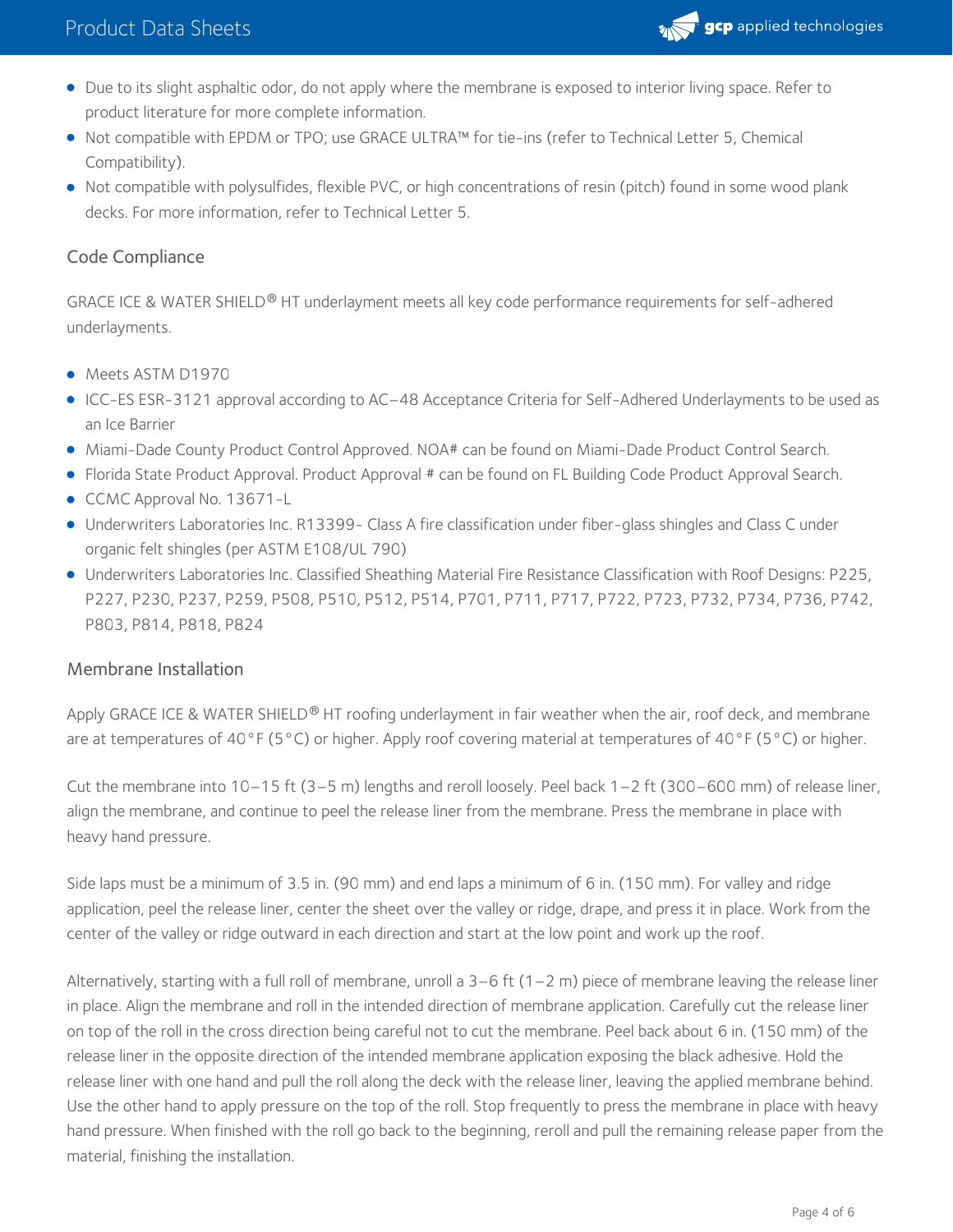

For successive membrane courses, align the edge of the release liner with the dashed line provided on the surface of the membrane to achieve the 3.5 in. (90 mm) side lap.

Consistent with good roofing practice, install the membrane such that all laps shed water. Always work from the low point to the high point of the roof. Apply the membrane in valleys before the membrane is applied to the eaves. Following placement along the eaves, continue application of the membrane up the roof. The membrane may be installed either vertically or horizontally.

Use smooth shank, electro-plated galvanized nails for fastening shingles to get the best seal. Hand nailing generally provides a better seal than power-activated nailing. If nailing of the membrane is necessary on steep slopes during hot or extreme cold weather, backnail and cover the nails by overlapping with the next sheet.

Extend the membrane on the roof deck above the highest expected level of water back-up from ice dams and above the highest expected level of snow and ice on the wall sheathing on vertical side walls (dormers) and vertical front walls for ice dam protection. Consider a double layer of membrane in critical areas, such as along the eaves or in valleys and in climates where severe ice dams are anticipated. Apply the membrane to the entire roof deck for wind-driven rain protection. Apply a new layer of GRACE ICE & WATER SHIELD® HT membrane directly over the old GCP selfadhered underlayment (except GCP granular underlayment) in retrofit applications following the standard membrane application procedure.

# Product Data

| Roll length      | 75 ft (22.9 m)                             | 66.6 ft (20.2 m)                           |
|------------------|--------------------------------------------|--------------------------------------------|
| Roll width       | 36 in (914 mm)                             | 36 in (914 mm)                             |
| Roll size        | 225 ft <sup>2</sup> (20.9 m <sup>2</sup> ) | 200 ft <sup>2</sup> (18.6 m <sup>2</sup> ) |
| Packaging        | Corrugated cartons                         | Corrugated cartons                         |
| Roll weight      | $61.4$ lbs $(27.9$ kg)                     | 56 lbs (25.4 kg)                           |
| Rolls per pallet | 35                                         | 35                                         |

# Performance Properties

| <b>PROPERTY</b>                 | <b>VALUE</b>                                     | <b>TEST METHOD</b>         |
|---------------------------------|--------------------------------------------------|----------------------------|
| Color                           | Grey-black                                       |                            |
| Thickness, membrane             | 40 mil (1.02 mm)                                 | ASTM D3767 method A        |
| Tensile strength, membrane      | MD 25 lbf/in., CD 25 lbf/in.                     | ASTM D412 (Die C modified) |
| Elongation, membrane            | 250%                                             | ASTM D412 (Die C modified) |
| Low temperature flexibility     | Unaffected $@ -20 \degree F (-29 \degree C)$     | <b>ASTM D1970</b>          |
| Adhesion to plywood             | 3.0 lbs/in. width (525 N/m)                      | ASTM D903                  |
| Permeance (max)                 | 0.05 Perms (2.9 ng/m <sup>2</sup> s P            | ASTM E96                   |
| Material weight installed (max) | 0.22 lb/ft <sup>2</sup> (1.3 kg/m <sup>2</sup> ) | ASTM D461                  |